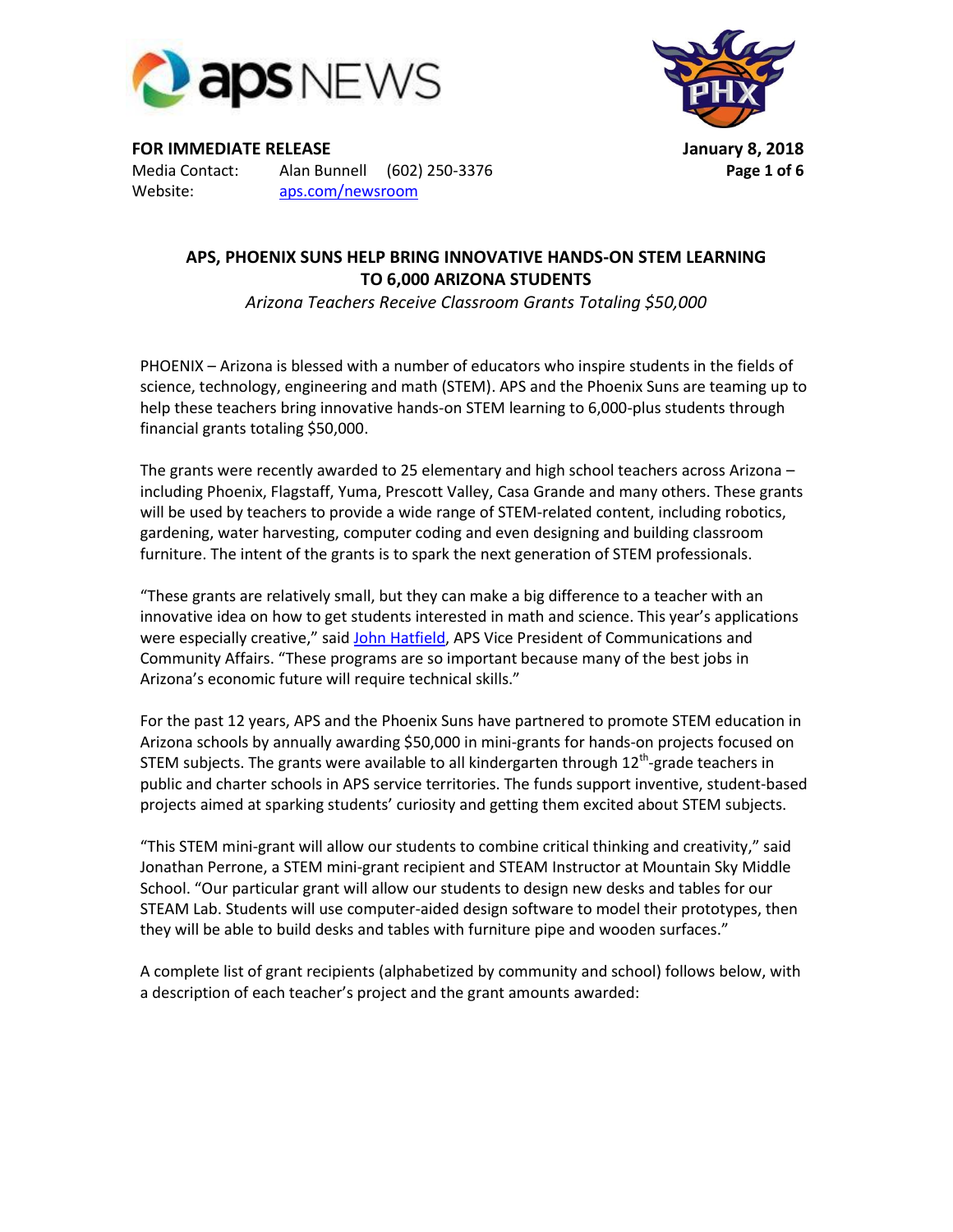## **APS, PHOENIX SUNS AWARD STEM MINI-GRANTS January 8, 2018**

#### **BOUSE**

#### **Bouse Elementary District; Bouse Manual Students Impacted: 7 Students Impacted: 7**

**Project Title:** Space/Radio Science: The Attainment of a Ham Radio License

**Description:** Students will gain a full understanding of how ham radios are developed, utilized and will be trained with support from a certified ham radio operator.

**BUCKEYE**

**Tartesso Elementary School; Buckeye Students Impacted: 120** 

**Project Title:** Applied Science and Introduction to Robotics at Tartesso Elementary

**Description:** Grant funds will teach students how to create electrical circuits, see mitosis, and meiosis in action, sequence DNA, experience realistic fossil collection and analysis, and build and program a robot to perform tasks using data from environmental sensors.

#### **CASA GRANDE**

**Desert Willow Elementary School; Casa Grande Students Impacted: 534 Project Title:** The Future Belongs to Those Who Innovate

**Grant:** \$2,247

**Grant:** \$2,440

**Description:** Students will have interactions with an "Innovation Station" and resources that foster creativity, critical thinking, and real world problem solving using the disciplines of STEAM to prepare them for a globally competitive workspace.

## **FLAGSTAFF**

**Ponderosa High School**; Flagstaff **Students Impacted: 75** Students Impacted: 75 **Project Title:** Irrigation-Free Landscaping at Ponderosa **Grant:** \$2,500

High School- Conserving Water & Energy

**Description:** Using a 1,500-square-foot section of rooftop, students will help design and install a system that will harvest rainwater, which will be stored and later used for a landscaping project. The project involves learning about weather patterns, energy, water and soil, as well as the physics of effectively moving water.

#### **FLORENCE**

**Circle Cross Ranch K-8 STEM Academy**; Florence **Students Impacted:** 750 **Project Title:** STEM-ming Up Our Classroom **Grant:** \$2,500 **Description:** This grant will be used to acquire six Ozobot robots, a 3-D printer and random consumable materials for students to use when solving weekly STEM challenges.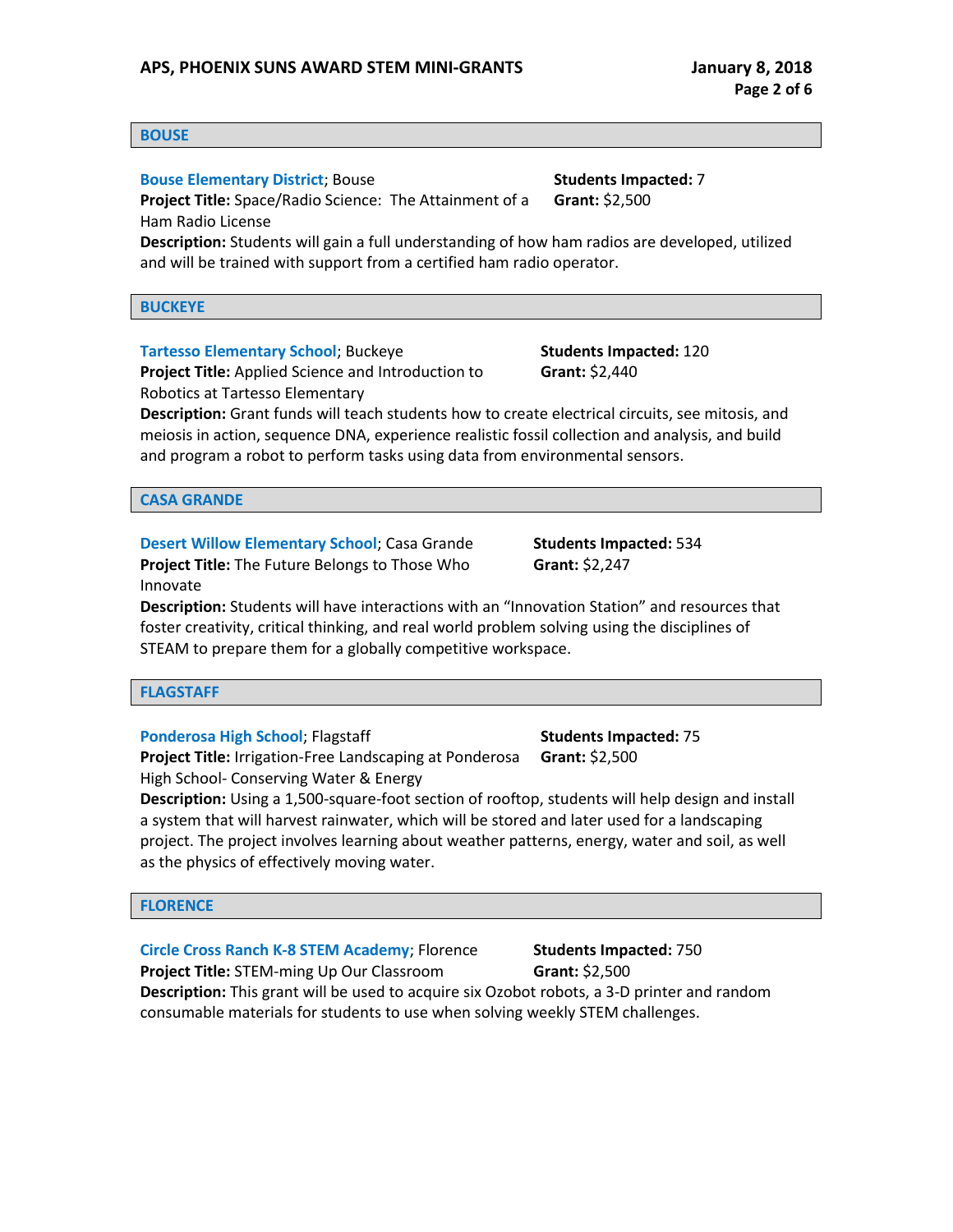#### **GILBERT**

## **Burk Elementary; Gilbert Students Impacted: 389**

**Project Title:** Burk Elementary Community Garden **Grant:** \$2,500 **Description:** Using their grant, Special Education students at Burk will develop a community garden. They will research which fruit/vegetables to plant, track growth and development and share their harvest with peers to take home and eat.

## **Neely Traditional Academy**; Gilbert **Students Impacted: 130**

**Project Title:** Coding and Robotics Using Vex IQProjects Accessible for English Language Learners

**Description:** VEX IQ will be used to introduce second-grade students to coding and robotics. It will require students to become problem solvers while collaborating with peers and experiencing hands-on, project-based learning.

#### **GOODYEAR**

**Copper Trails**; Goodyear **Students Impacted: 360 Project Title:** Robotics for all students **Grant:** \$2,000 **Description:** Each week, students will participate in various STEM activities, challenging them to think outside the box, as well as learn to use resources with imagination.

#### **GRAND CANYON**

**Grand Canyon Elementary**; Grand Canyon **Students Impacted: 132 Project Title:** Grand Canyon Goes STEM! **Grant:** \$1,453 **Description:** The school library will create a STEM-Centered Makerspace Lab, offering a supervised space for small groups of K-5 students to work together to create and problemsolve issues such as building and racing, coding and circuits, gardening, and designing solar cities.

#### **JOSEPH CITY**

and Ag Exploration

**Joseph City Elementary School**; Joseph City **Students Impacted:** 212 **Project Title:** High School Garden for Service Learning

**Grant:** \$2,500

**Description:** Funding will be used to start a garden to grow plants and beautify the school. This garden may also be used by students to learn about birds, butterflies, and insects that are beneficial or detrimental to a plant's growth.

#### **Joseph City High School**; Joseph City **Students Impacted: 50**

**Project Title:** High School Garden for Service Learning and Ag Exploration

**Description:** Students will test the soil and research what plants and crops can successfully be grown in the region, including cash crops. Students will sow the plants and monitor their growth. An irrigation system will be designed and implemented, and items grown will be shared with local senior care centers and churches.

**Grant:** \$2,500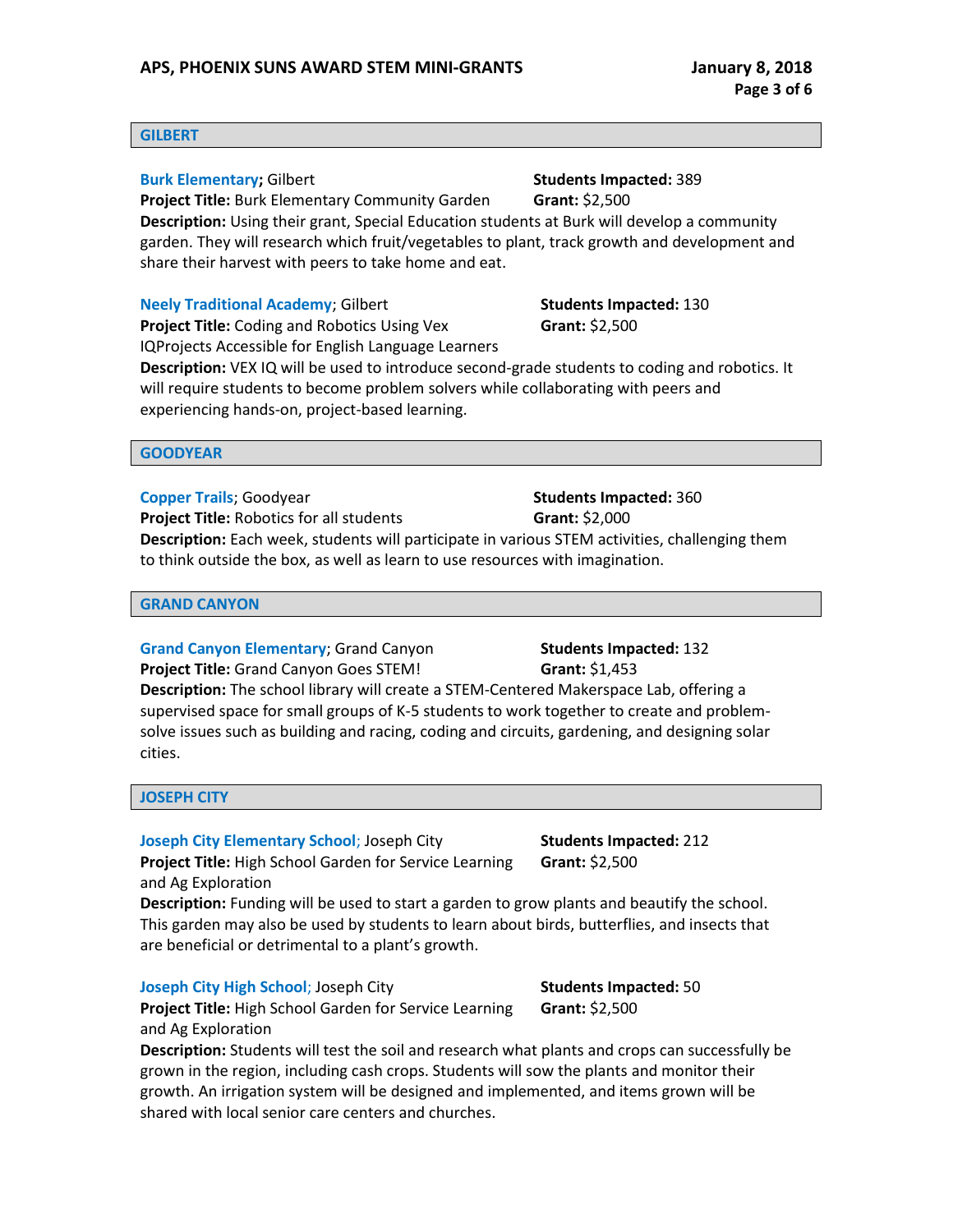#### **MIAMI**

## **Miami Junior High**; Miami **Students Impacted: 200**

**Project Title:** Properties of Matter/Introduction to Chemistry Lab

**Grant:** \$1,400

**Description:** As a base of understanding higher level physics, chemistry and biology, students will conduct hands-on lab experiments to learn about the properties of matter, the PH of matter, how and why oxidation takes place, and how to identify a chemical reaction.

**PHOENIX**

#### **BioScience High School**; Phoenix **Students Impacted:** 120

**Project Title:** Sustainable Fuels and the Examination of Algae Application

**Description:** Students will examine the efficiency and accessibility of alternative fuels, specifically focusing on bio-diesel coming from algae lipids. They will grow and cultivate the algae and extract lipids to create bio-diesel.

#### **Fireside Elementary School; Phoenix Students Impacted: 900**

**Project Title: Creation Station Grant:** \$2,500

**Description:** Implementation of this project will provide K-6 students at Fireside Elementary School a platform to engage in STEM through innovative, technology-minded, hands-on learning experiences as they apply understanding of energy, physics, and simple machines.

#### **Madison Heights Elementary School**; Phoenix **Students Impacted:** 24

**Project Title:** STEM Flite **Grant:** \$740

**Description:** Focusing mostly on engineering, students will design and create a plane by learning about the science of aerodynamics, while also learning the main parts of an airplane along with the function of those parts. The ultimate goal? A plane that can sustain flight.

#### **Metro Tech High School**; Phoenix<br>
Students Impacted: 49

**Project Title:** Engineering Projects in Community Service

**Description:** Partnering with area non-profits, students will use design software, woodworking, welding, plasma cutting, and laser engraving – all engineering industry standard practices – to create and build obstacle courses to train future police and fire cadets, an amphitheater for students, a gift shop display area (shelving, storage, lockable cases), therapy play devices for autistic children, and medical carts for medical assistants.

#### **Mountain Sky Junior High**; Phoenix **Students Impacted: 375**

**Project Title:** Taking Ownership of the STEAM Lab - Design Thinking Challenge

**Description:** Students will design and build their own PVC-piping desks and tables to replace old, heavy science lab tables. The project addresses all four areas of STEM and includes artistic design for STEAM. The students will take detailed measurements (math), consider strength and durability (science), engineer their tables (engineering) and use appropriate technology for design and construction.

**Grant:** \$1,500

**Grant:** \$2,500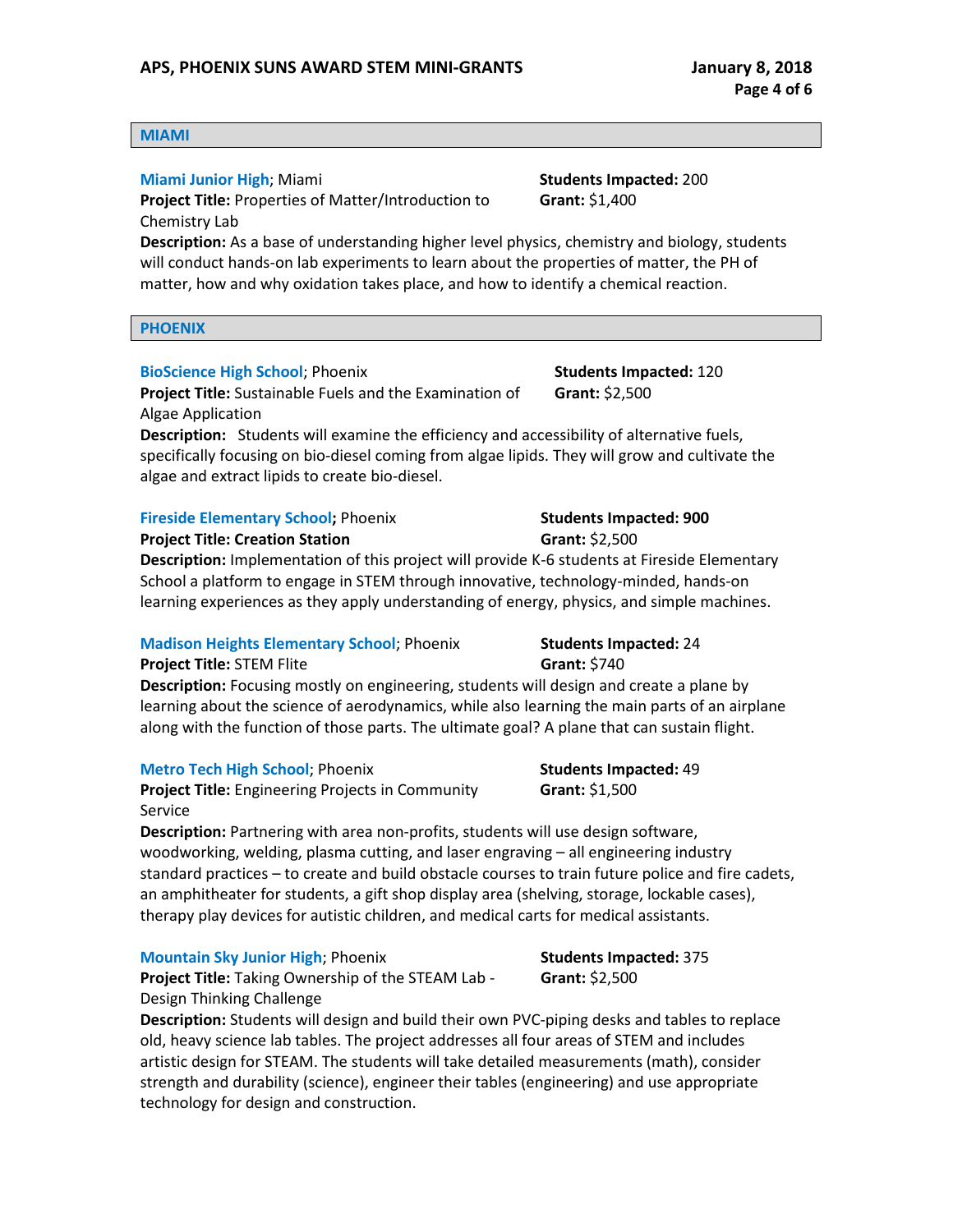#### **PRESCOTT VALLEY**

**Lake Valley Elementary**; Prescott Valley **Students Impacted: 439 Project Title:** Problem Solving and Design Thinking with Cublets

**Grant:** \$2,400

**Description:** Students in grades K-6 will use robot blocks to learn about coding, robotics, and design, culminating in the creation of a unique robot designed to solve a real-world problem.

**SOMERTON**

**Orange Grove Elementary School**; Somerton **Students Impacted:** 132

**Project Title:** Vegetable sustainability in the desert with STEM beyond.

**Description:** This project will address plant sustainability in the desert, while enabling students to research watering systems to provide optimal growth and taste for edible vegetables. Together, students will learn about watering, eco systems, and soil, and will chart the growth of certain plants.

#### **Somerton Middle School**; Somerton **Students Impacted:** 600

**Project Title:** Roaming Under Water Robot **Grant:** \$1,308 **Description:** Students will research and learn physical and biological characteristics of the ocean with the objective of building a simple underwater robot. As they design, build, and test their projects, students will experience the following fields of engineering: robotics, electrical and mechanical engineering.

#### **SCOTTSDALE**

**Grayhawk Elementary School**; Scottsdale **Students Impacted: 245** 

**Project Title:** Harnessing our Phoenix Sun's Energy **Grant:** \$1,500 **Description:** Primary students in grades 1-3 will discover how the sun supports life on Earth including photosynthesis, life-sustaining heat, and energy converted into electricity. They will use the scientific method to plant and grow seeds while testing variables such as soil, light, water, compost and worm decomposers.

#### **SURPRISE**

**Cimarron Springs Elementary**; Surprise **Students Impacted: 90** 

**Project Title:** Dino Pet: Learning about science with LIVING bioluminescent dinoflagellates! **Description:** Using the Dino Pet, which contains bioluminescent plankton and seawater,

students will get a close-up interaction with bioluminescence.

**Shadow Ridge High School**; Surprise **Students Impacted:** 200

**Project Title:** Half-Size Solar House Project **Grant:** \$2,500 **Description:** Architecture, by its very nature is STEM…along with Art and Design. The Half-Size Solar House Project will integrate these concepts into one overall combined "hands-on" project to construct a half-sized solar-powered house.

**Grant:** \$210